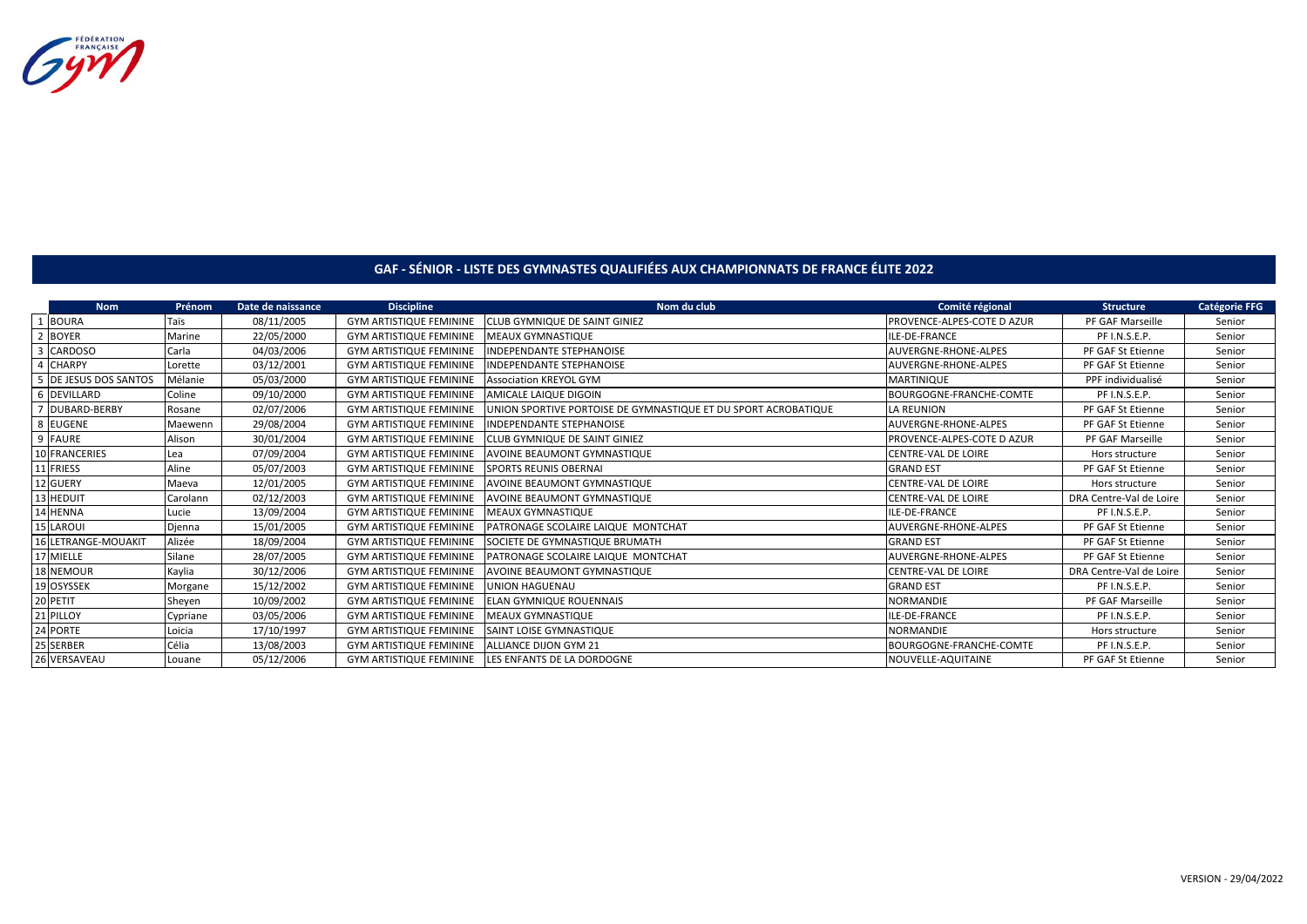

## **GAF - JUNIOR - LISTE DES GYMNASTES QUALIFIÉES AUX CHAMPIONNATS DE FRANCE ÉLITE 2022**

| <b>Nom</b>            | Prénom    | Date de naissance | <b>Discipline</b>              | Nom du club                                | Comité régional            | <b>Structure</b>  | <b>Catégorie FFG</b> |
|-----------------------|-----------|-------------------|--------------------------------|--------------------------------------------|----------------------------|-------------------|----------------------|
| BOUARD                | Cassy     | 08/01/2008        | <b>GYM ARTISTIQUE FEMININE</b> | <b>ALLIANCE SENS GYMNASTIQUE</b>           | BOURGOGNE-FRANCHE-COMTE    | PE GAF Dijon      | Junior               |
| 2 COZZI               | Audrey    | 17/07/2008        | <b>GYM ARTISTIQUE FEMININE</b> | <b>CLUB GYMNIQUE DE SAINT GINIEZ</b>       | PROVENCE-ALPES-COTE D AZUR | PE GAF Marseille  | Junior               |
| 3 ESCHMANN            | Mathilda  | 31/10/2008        | <b>GYM ARTISTIQUE FEMININE</b> | <b>SOCIETE DE GYMNASTIQUE BRUMATH</b>      | <b>GRAND EST</b>           | Hors structure    | Junior               |
| 4 FROTTE              | Ambre     | 30/06/2007        | <b>GYM ARTISTIQUE FEMININE</b> | <b>INDEPENDANTE KINGERSHEIM</b>            | <b>GRAND EST</b>           | PF I.N.S.E.P.     | Junior               |
| 5 GHERARDI VAN EIJKEN | Ming      | 03/04/2008        | <b>GYM ARTISTIQUE FEMININE</b> | <b>GYM'DANS' FRANCHEVILLE</b>              | AUVERGNE-RHONE-ALPES       | PF GAF St Etienne | Junior               |
| <b>6 KHENOUN</b>      | Léna      | 09/02/2008        | <b>GYM ARTISTIQUE FEMININE</b> | <b>SALLE VINCENT FERRARI DE SETE</b>       | <b>OCCITANIE</b>           | PE GAF Marseille  | Junior               |
| KOHLER                | Gabriela  | 14/08/2008        | <b>GYM ARTISTIQUE FEMININE</b> | L'ELAN GYMNIQUE DE COURBEVOIE              | ILE-DE-FRANCE              | PE GAF Dijon      | Junior               |
| 8 LETORT              | Raphaëlle | 25/03/2008        | <b>GYM ARTISTIQUE FEMININE</b> | CLUB ATHLETIQUE COMBS LA VILLE GYMNASTIQUE | ILE-DE-FRANCE              | Hors structure    | Junior               |
| 9 PONDART             | LANA      | 05/07/2008        | <b>GYM ARTISTIQUE FEMININE</b> | UNION HAGUENAU                             | <b>GRAND EST</b>           | PE GAF Dijon      | Junior               |
| 10 SEGAUX             | Oriane    | 10/03/2008        | <b>GYM ARTISTIQUE FEMININE</b> | UNION HAGUENAU                             | <b>GRAND EST</b>           | PE GAF Dijon      | Junior               |
| 11 VIALLAT            | Lilou     | 25/01/2008        | <b>GYM ARTISTIQUE FEMININE</b> | <b>IPATRONAGE SCOLAIRE LAIQUE MONTCHAT</b> | AUVERGNE-RHONE-ALPES       | PF GAF St Etienne | Junior               |
| 12 MARTINEZ           | Anaelle   | 01/03/2008        | <b>GYM ARTISTIQUE FEMININE</b> | <b>LA DINANNAISE</b>                       | <b>BRETAGNE</b>            | Hors structure    | Junior               |
| 13 LUZ DUARTE         | Emilie    | 03/06/2007        | <b>GYM ARTISTIQUE FEMININE</b> | LA STRASBOURGEOISE                         | <b>GRAND EST</b>           | PE GAF Dijon      | Junior               |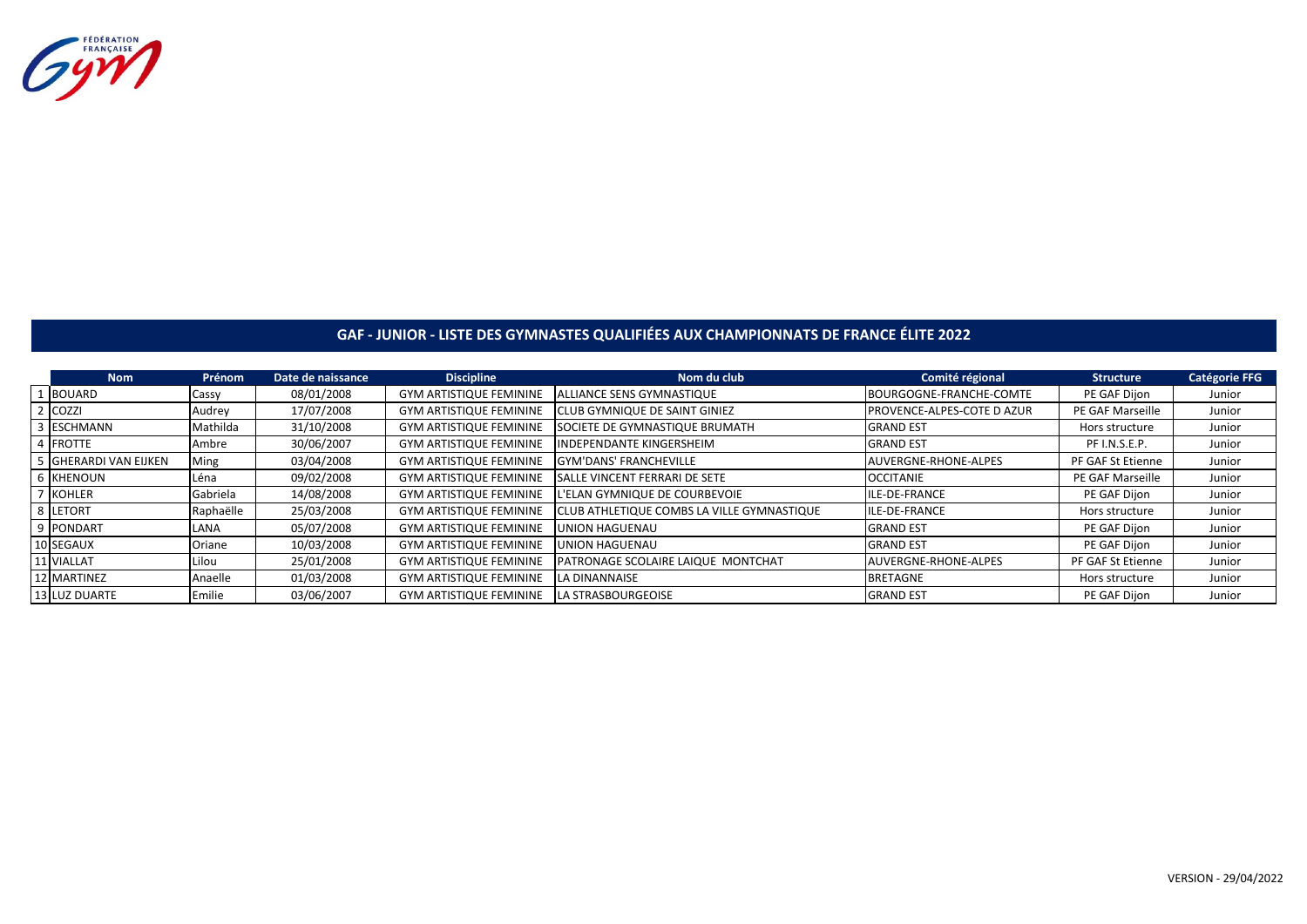Gym

## **GAF - ESPOIR - LISTE DES GYMNASTES QUALIFIÉES AUX CHAMPIONNATS DE FRANCE ÉLITE 2022**

| <b>Nom</b>                  | Prénom    | Date de naissance | <b>Discipline</b>              | Nom du club                                | Comité régional             | <b>Structure</b>        | <b>Catégorie FFG</b> |
|-----------------------------|-----------|-------------------|--------------------------------|--------------------------------------------|-----------------------------|-------------------------|----------------------|
| 1 AYUSO                     | Noélie    | 29/07/2009        | <b>GYM ARTISTIQUE FEMININE</b> | <b>MONTCEAU GYM</b>                        | BOURGOGNE-FRANCHE-COMTE     | PF GAF St Etienne       | Espoir               |
| <b>BAGHRAMYAN</b>           | Milena    | 04/03/2009        | <b>GYM ARTISTIQUE FEMININE</b> | <b>ALLIANCE DIJON GYM 21</b>               | BOURGOGNE-FRANCHE-COMTE     | Hors structure          | Espoir               |
| <b>BARICHE</b>              | Ines      | 10/11/2010        | <b>GYM ARTISTIQUE FEMININE</b> | <b>INDEPENDANTE CHENOVE</b>                | BOURGOGNE-FRANCHE-COMTE     | Hors structure          | Espoir               |
| <b>CERTAIN</b>              | Juliette  | 25/05/2009        | <b>GYM ARTISTIQUE FEMININE</b> | <b>SPORTS REUNIS OBERNAI</b>               | <b>GRAND EST</b>            | PE GAF Dijon            | Espoir               |
| CHASSAT                     | Lola      | 12/04/2010        | <b>GYM ARTISTIQUE FEMININE</b> | <b>COURNON d'AUVERGNE GYM</b>              | <b>AUVERGNE-RHONE-ALPES</b> | PF GAF St Etienne       | Espoir               |
| 6 COLAS                     | Elena     | 01/05/2010        | <b>GYM ARTISTIQUE FEMININE</b> | <b>AVOINE BEAUMONT GYMNASTIQUE</b>         | <b>CENTRE-VAL DE LOIRE</b>  | DRA Centre-Val de Loire | Espoir               |
| <b>DENECHERE</b>            | Perla     | 07/01/2010        | <b>GYM ARTISTIQUE FEMININE</b> | <b>AVOINE BEAUMONT GYMNASTIQUE</b>         | <b>CENTRE-VAL DE LOIRE</b>  | DRA Centre-Val de Loire | Espoir               |
| 8 DESAULTY                  | Eden      | 11/08/2009        | <b>GYM ARTISTIQUE FEMININE</b> | <b>HENIN GYM</b>                           | <b>HAUTS-DE-FRANCE</b>      | PE GAF Meaux            | Espoir               |
| 9 DOQUOY                    | Keylia    | 28/01/2009        | <b>GYM ARTISTIQUE FEMININE</b> | CLUB ATHLETIQUE COMBS LA VILLE GYMNASTIQUE | ILE-DE-FRANCE               | Hors structure          | Espoir               |
| 10 EL YAZIDI                | Maissanne | 01/09/2010        | <b>GYM ARTISTIQUE FEMININE</b> | <b>GYM FLIP BEAUCAIRE TARASCON</b>         | <b>OCCITANIE</b>            | PE GAF Marseille        | Espoir               |
| 11 EXPERT                   | Romane    | 14/04/2009        | <b>GYM ARTISTIQUE FEMININE</b> | <b>AVOINE BEAUMONT GYMNASTIQUE</b>         | <b>CENTRE-VAL DE LOIRE</b>  | Hors structure          | Espoir               |
| 12 FERNANDES                | Nina      | 26/06/2010        | <b>GYM ARTISTIQUE FEMININE</b> | <b>NOISY LE GRAND GYMNASTIQUE</b>          | ILE-DE-FRANCE               | PE GAF Meaux            | Espoir               |
| 13 FESCHET                  | Lucie     | 13/03/2009        | <b>GYM ARTISTIQUE FEMININE</b> | <b>GYM'DANS' FRANCHEVILLE</b>              | <b>AUVERGNE-RHONE-ALPES</b> | PF GAF St Etienne       | Espoir               |
| 14 HAMELIN                  | Romane    | 08/03/2009        | <b>GYM ARTISTIQUE FEMININE</b> | <b>BRIVE GYM</b>                           | NOUVELLE-AQUITAINE          | PF GAF St Etienne       | Espoir               |
| <b>HOLWECK</b>              | LAURYNE   | 22/03/2010        | <b>GYM ARTISTIQUE FEMININE</b> | <b>ALSATIA BISCHHEIM</b>                   | <b>GRAND EST</b>            | PE GAF Dijon            | Espoir               |
| 16 LAEMMEL - HANDSCHUMACHER | Charlotte | 09/11/2010        | <b>GYM ARTISTIQUE FEMININE</b> | <b>UNION HAGUENAU</b>                      | <b>GRAND EST</b>            | PE GAF Dijon            | Espoir               |
| 17 LAMRI                    | Inaya     | 13/03/2010        | <b>GYM ARTISTIQUE FEMININE</b> | ECOLE GYMNIQUE DE JASSANS                  | <b>AUVERGNE-RHONE-ALPES</b> | PF GAF St Etienne       | Espoir               |
| <b>18 MBIDA NKOU</b>        | Shilo     | 08/04/2010        | <b>GYM ARTISTIQUE FEMININE</b> | <b>GYM SAINT LOUIS</b>                     | <b>GRAND EST</b>            | PE GAF Dijon            | Espoir               |
| 19 MOREL                    | Camille   | 06/06/2009        | <b>GYM ARTISTIQUE FEMININE</b> | <b>MEAUX GYMNASTIQUE</b>                   | ILE-DE-FRANCE               | Hors structure          | Espoir               |
| 20 MROZKOWIAK               | Maelys    | 20/02/2009        | <b>GYM ARTISTIQUE FEMININE</b> | <b>HENIN GYM</b>                           | <b>HAUTS-DE-FRANCE</b>      | PE GAF Dijon            | Espoir               |
| 21 N'KAYO                   | Lola      | 17/11/2010        | <b>GYM ARTISTIQUE FEMININE</b> | CLUB ATHLETIQUE COMBS LA VILLE GYMNASTIQUE | ILE-DE-FRANCE               | Hors structure          | Espoir               |
| 22 NAGAM                    | Manaëlle  | 03/09/2010        | <b>GYM ARTISTIQUE FEMININE</b> | CLUB ATHLETIQUE COMBS LA VILLE GYMNASTIQUE | ILE-DE-FRANCE               | Hors structure          | Espoir               |
| 23 NELO                     | Astria    | 24/08/2009        | <b>GYM ARTISTIQUE FEMININE</b> | <b>MEAUX GYMNASTIQUE</b>                   | ILE-DE-FRANCE               | PE GAF Meaux            | Espoir               |
| 24 PAGES                    | Noémie    | 05/06/2009        | <b>GYM ARTISTIQUE FEMININE</b> | <b>ETOILE GYMNIQUE DE COLOMIERS</b>        | <b>OCCITANIE</b>            | Hors structure          | Espoir               |
| 25 PLISSON                  | Thaïs     | 11/03/2010        | <b>GYM ARTISTIQUE FEMININE</b> | <b>INDEPENDANTE STEPHANOISE</b>            | <b>AUVERGNE-RHONE-ALPES</b> | PF GAF St Etienne       | Espoir               |
| 26 PRAT                     | Maiana    | 11/04/2010        | <b>GYM ARTISTIQUE FEMININE</b> | <b>SPORT ATHLETIQUE MERIGNACAIS</b>        | NOUVELLE-AQUITAINE          | Hors structure          | Espoir               |
| 27 ROULET                   | Lucie     | 26/02/2010        | <b>GYM ARTISTIQUE FEMININE</b> | <b>FIRMINY GYM</b>                         | <b>AUVERGNE-RHONE-ALPES</b> | PF GAF St Etienne       | Espoir               |
| 28 SEGURA                   | Margaux   | 07/10/2010        | <b>GYM ARTISTIQUE FEMININE</b> | ECOLE GYMNIQUE DE JASSANS                  | <b>AUVERGNE-RHONE-ALPES</b> | Hors structure          | Espoir               |
| 29 SHIVBARAN                | Jaïlys    | 31/01/2009        | <b>GYM ARTISTIQUE FEMININE</b> | <b>SALLE VINCENT FERRARI DE SETE</b>       | <b>OCCITANIE</b>            | PE GAF Marseille        | Espoir               |
| 30 THONNEL                  | Leane     | 03/04/2009        | <b>GYM ARTISTIQUE FEMININE</b> | <b>ELAN GYMNIQUE ROUENNAIS</b>             | <b>NORMANDIE</b>            | Hors structure          | Espoir               |